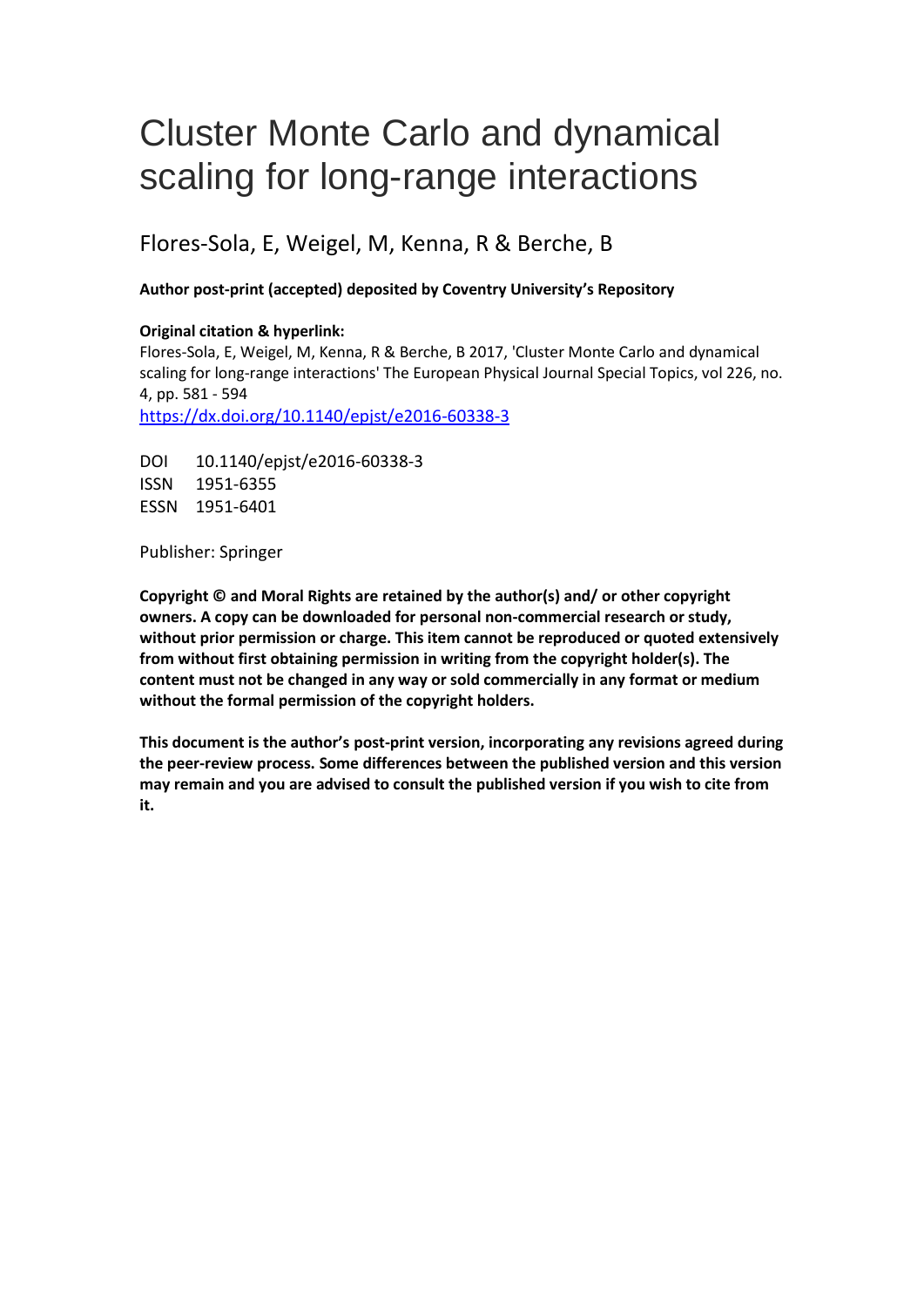# Cluster Monte Carlo and dynamical scaling for long-range interactions

E. Flores-Sola<sup>1,2,3</sup>, M. Weigel<sup>1,3,a</sup>, R. Kenna<sup>1,3</sup>, and B. Berche<sup>2,3</sup>

<sup>1</sup> Applied Mathematics Research Centre, Coventry University, Coventry CV1 5FB, United Kingdom

- <sup>2</sup> Institut Jean Lamour, CNRS/UMR 7198, Groupe de Physique Statistique, Université de Lorraine, BP 70239, F-54506 Vandœuvre-les-Nancy Cedex, France
- <sup>3</sup> Doctoral College for the Statistical Physics of Complex Systems, Leipzig-Lorraine-Lviv-Coventry  $(\mathbb{L}^4)$

Abstract Many spin systems affected by critical slowing down can be efficiently simulated using cluster algorithms. Where such systems have long-range interactions, suitable formulations can additionally bring down the computational effort for each update from  $O(N^2)$  to  $O(N \ln N)$  or even  $O(N)$ , thus promising an even more dramatic computational speed-up. Here, we review the available algorithms and propose a new and particularly efficient single-cluster variant. The efficiency and dynamical scaling of the available algorithms are investigated for the Ising model with power-law decaying interactions.

# 1 Introduction

The theory of phase transitions and critical phenomena is by now rather well understood, although there remain a significant number of questions that are still very actively debated and some of which are not finally settled, ranging from the theory of disordered systems [\[1,](#page-13-0) [2\]](#page-14-0) to quite fundamental problems such as certain aspects of finite-size scaling [\[3,](#page-14-1) [4\]](#page-14-2). The theoretical basis of this success is the concept of the renormalization group [\[5\]](#page-14-3) that allows one to understand scaling and universality in such systems. While this theory provides the essential scaffolding for describing continuous phase transitions, and many results have been derived from it via perturbative approaches such as the  $\epsilon$  expansion, the field is now hardly conceivable without contributions from numerical techniques such as the molecular dynamics [\[6\]](#page-14-4) and Monte Carlo methods [\[7\]](#page-14-5). While the basic techniques such as, e.g., the Metropolis algorithm [\[8\]](#page-14-6) for simulations of spin systems, are rather easily implemented, using them for studies of critical points is not straightforward as there the simulational and the physical dynamics are affected by critical slowing down due to the proliferation of spatial correlations as the critical point is approached. An effective antidote for this problem is available in the form of *cluster algorithms* as originally proposed for the short-range Ising model [\[9,](#page-14-7) [10\]](#page-14-8) and later generalized to a range of different spin models and certain off-lattice systems [\[11\]](#page-14-9). They manage to substantially reduce or,

a e-mail: martin.weigel@coventry.ac.uk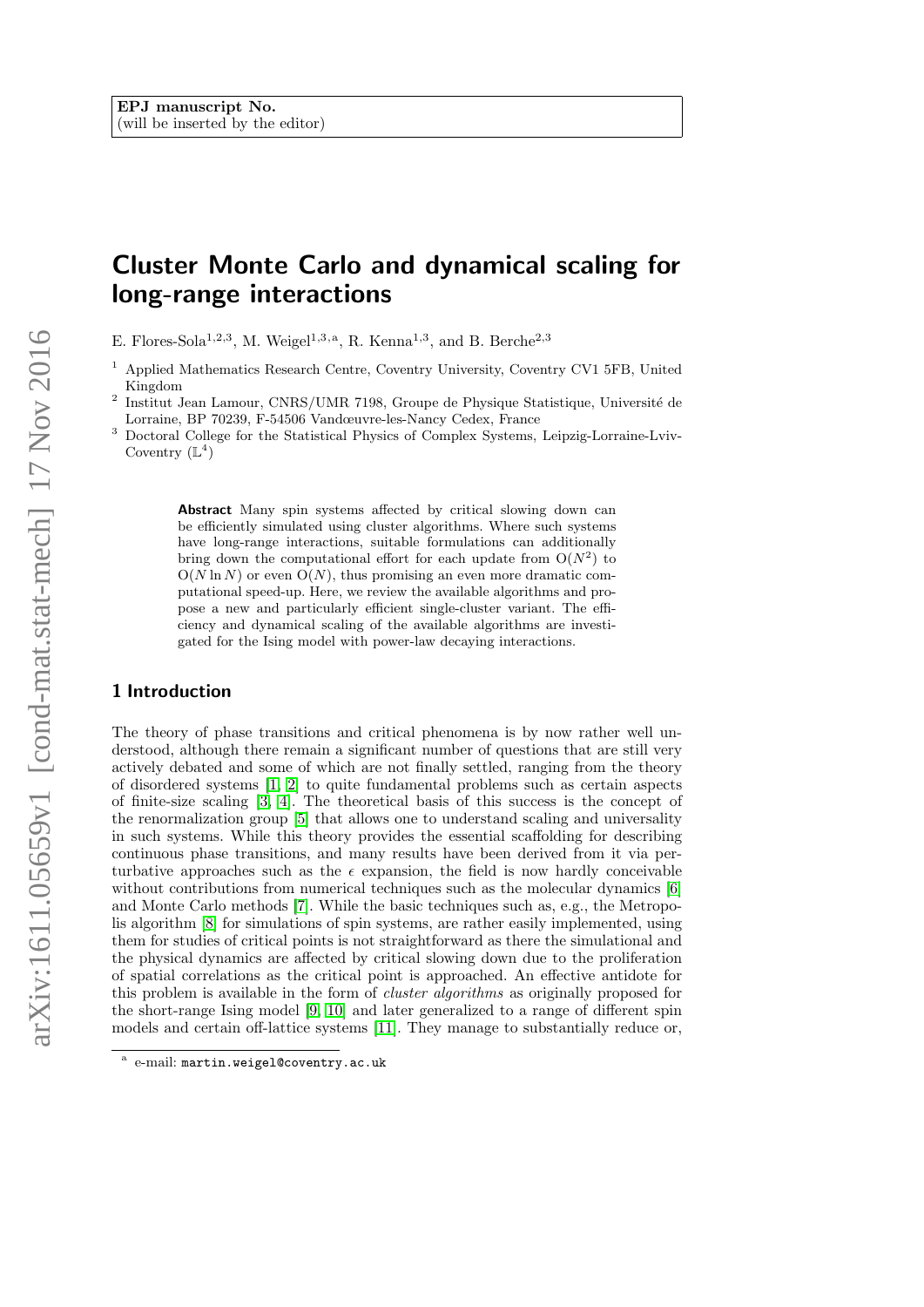in some cases, practically eliminate critical slowing down through the identification and updating of large-scale, fractal structures whose extent diverges as the critical point is approached. A related class of algorithms even achieve critical speeding up, an increase of computational efficiency with system size, for certain quantities [\[12,](#page-14-10) [13\]](#page-14-11).

While the electromagnetic force as the basic agent in condensed-matter systems decays slowly, proportional to the inverse square of the distance, due to screening effects short-range intermolecular interactions such as those parameterized in the Lennard-Jones potential dominate in many cases. In some systems, however, such as in frustrated magnets [\[14\]](#page-14-12) or in certain lattices of cold atoms [\[15\]](#page-14-13), long-range interactions are responsible for the presence or absence of ordering. The effect of such interactions on the nature of the transition was studied early on in the framework of the renormalization group [\[16\]](#page-14-14). Apart from describing experimentally relevant systems with long-range interactions, these models were also soon recognized as pathways for introducing non-trivial critical behavior into systems whose physical dimension is too low to exhibit such ordering for short-range couplings [\[17,](#page-14-15) [18\]](#page-14-16). While both local and cluster-update Monte Carlo simulation algorithms are directly applicable to systems with long-range interactions, the fact that each particle or spin interacts with all others implies an  $O(N^2)$  scaling of the computational effort for the simulation of a system of  $N$  particles. As a result, the system sizes accessible computationally through these methods are severely restricted, typically to a few thousand spins [\[19\]](#page-14-17). Due to this limitation, many studies considered cut-offs to the interactions and/or extrapolation methods to try to access ranges of system sizes where finite-size scaling approaches could be meaningfully employed [\[20,](#page-14-18) [21\]](#page-14-19). It was realized by Luijten and Blöte [\[22\]](#page-14-20) that these restrictions could be lifted using a different formulation of the cluster algorithm that allows one to update all spins once with an  $O(N \log N)$ computational effort. More recently, Fukui and Todo [\[23\]](#page-14-21) proposed a related, slightly more general approach with a scaling only slightly worse than linear. Below, we discuss a single-cluster variant with strictly  $O(N)$  scaling. These methods hence deliver a twofold and very dramatic speedup: a computational acceleration from  $O(N^2)$  to  $O(N)$  operations per sweep and, in addition, a reduction of critical slowing down in the vicinity of the critical point.

The rest of the paper is organized as follows. In Sec. [2](#page-2-0) we give a short summary of the Swendsen-Wang algorithm to set the stage for the improved methods. Sections [3](#page-4-0) and [4](#page-5-0) discuss the Luijten-Blöte and Fukui-Todo approaches, respectively, including the single-cluster variant introduced here. The computational and algorithmic performance is discussed in Sec. [5.](#page-8-0) Finally, Sec. [6](#page-13-1) contains our conclusions.

# <span id="page-2-0"></span>2 Swendsen-Wang algorithm

Although the algorithms discussed below can be generalized to the case of Potts and even continuous-spin models, for the sake of simplicity we restrict our presentation to the case of the Ising model with Hamiltonian

<span id="page-2-1"></span>
$$
\mathcal{H} = -\sum_{i,j} J_{ij} s_i s_j - \sum_i H_i s_i, \quad s_i = \pm 1. \tag{1}
$$

Here, the sum is over all lattice sites,  $J_{ij}$  is the exchange coupling between spins is and j and  $H_i$  denotes a local external magnetic field. Unless stated otherwise, we will focus on the case of zero external fields,  $H_i = 0$ .

Let us first consider the case of homogeneous nearest-neighbor interactions,  $J_{ij} =$ J if i, j are nearest neighbors on the lattice and  $J_{ij} = 0$  otherwise. It is straightforward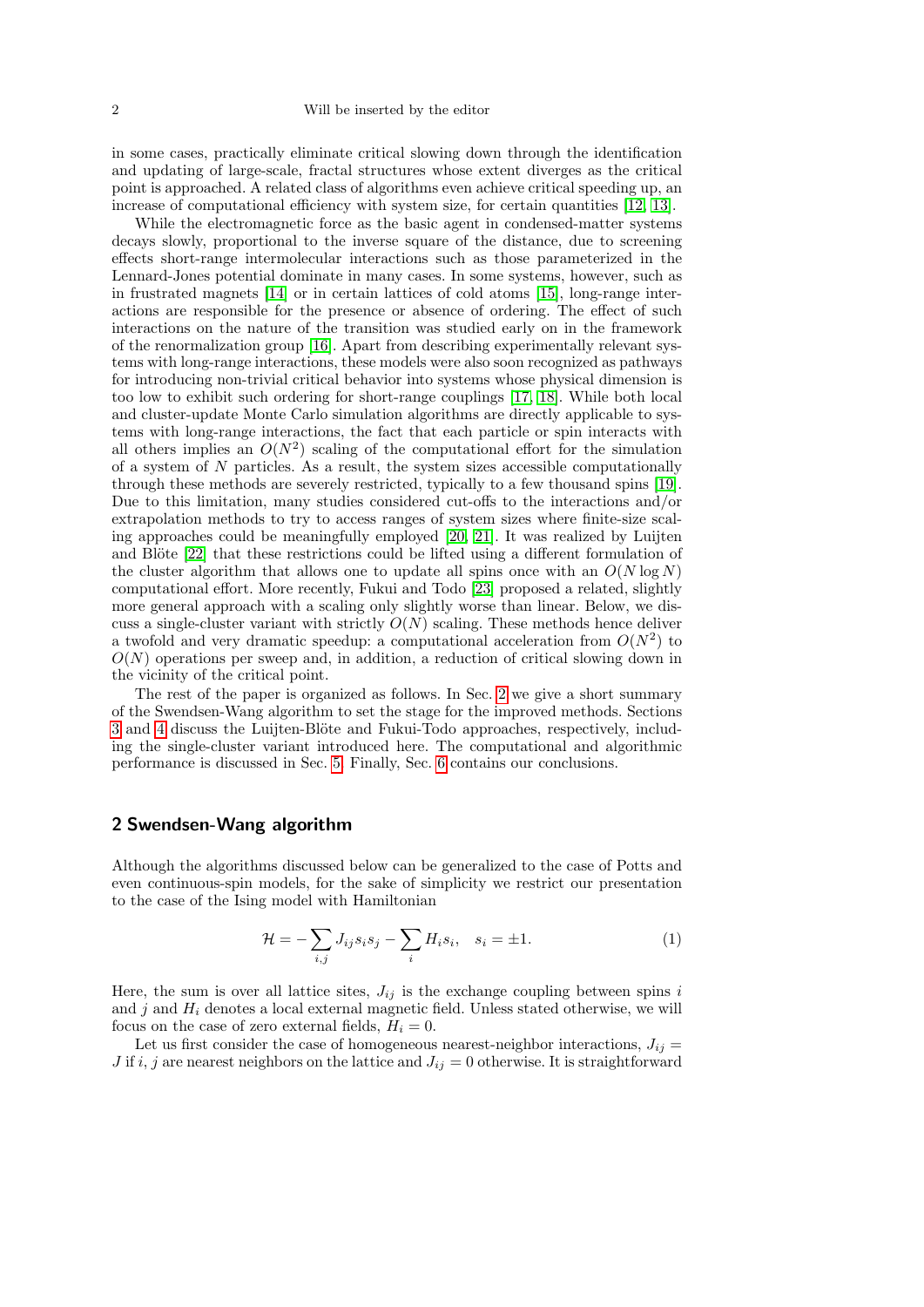<span id="page-3-0"></span>to verify the following identities for the partition function of the model [\[24\]](#page-14-22),

$$
Z = \sum_{\{s_i\}} \exp\left(\beta J \sum_{\langle i,j\rangle} s_i s_j\right)
$$
  
= 
$$
\sum_{\{s_i\}} \prod_{\langle i,j\rangle} e^{\beta J} [(1-p) + p\delta_{s_i,s_j}]
$$
  
= 
$$
\sum_{\{s_i\}} \sum_{n_{ij}} \prod_{\langle i,j\rangle} e^{\beta J} [(1-p)\delta_{n_{ij},0} + p\delta_{s_i,s_j}\delta_{n_{ij},1}]
$$
  
= 
$$
\sum_{\{s_i\}} \sum_{n_{ij}} \prod_{\langle i,j\rangle} W(s_i,s_j,n_{ij}).
$$
 (2)

Here,  $n_{ij} \in \{0,1\}$  are new, binary variables that represent the state of the bonds as 'active' or 'deleted', and  $p = 1 - \exp(-2\beta J)$  is the bond activation probability. The form [\(2\)](#page-3-0) corresponds to the Fortuin-Kasteleyn (FK) representation of the Ising model [\[25\]](#page-14-23). This transformation from a pure spin model to a probability measure jointly defined on spins and 'graph' variables (i.e., bonds), known as the Edwards-Sokal coupling [\[26\]](#page-14-24), is at the heart of all cluster updates of this type. The representation [\(2\)](#page-3-0) implies the following update procedure known as the Swendsen-Wang algorithm [\[9\]](#page-14-7) for the ferromagnetic, nearest-neighbor Ising model:

- 1. Activate bond variables, i.e., set  $n_{ij} = 1$ , between neighboring spins with probability  $P_{ij} = \delta_{s_i, s_j} p$ .
- 2. Identify clusters of spins connected by active bonds.
- 3. Flip independent clusters with probability 1/2.

This generates a new spin configuration which is then subjected to a new iteration of the same procedure etc. As it is possible to have single-site clusters, the algorithm is ergodic. Together with detailed balance, which can be shown quite straightforwardly by inspecting the configuration weight  $W(s_i, s_j, n_{ij})$  in the joint spin and bond space, this guarantees that the underlying Markov chain converges to the equilibrium stationary distribution [\[7\]](#page-14-5). For the best possible choices of the algorithm used for cluster identification [\[27\]](#page-14-25), one full update of the Swendsen-Wang algorithm requires  $O(N+E)$ operations, where  $N$  is the number of spins and  $E$  is the number of edges in the graph. For a short-range lattice model,  $E = zN/2$ , where z is the coordination number, resulting in  $O(N)$  scaling.

Consider now a long-range model where, in general, all  $J_{ij}$  are non-zero and different. The FK representation [\(2\)](#page-3-0) is easily generalized to this case by noting that the weight function is now

$$
W(s_i, s_j, n_{ij}) = e^{\beta J_{ij}} \left[ (1 - p_{ij}) \delta_{n_{ij},0} + p_{ij} \delta_{s_i, s_j} \delta_{n_{ij},1} \right],
$$

where the bond dependent activation probability is

$$
p_{ij} = 1 - \exp(-2\beta J_{ij}).
$$

Note that there is a subtlety in the notation here, with  $P_{ij} = \delta_{s_i, s_j} p_{ij}$  being the activation probability for the bond between i and j, while  $p_{ij}$  is the activation probability conditioned on  $s_i = s_j$ . The resulting cluster algorithm still satisfies ergodicity and detailed balance, so is correct. As  $E = N^2 - N$ , however, one update is now much more expensive, and we expect  $O(N^2)$  run-time scaling asymptotically, much like that for single spin updates.

A variant of the Swendsen-Wang algorithm due to Wolff [\[10\]](#page-14-8) grows and flips only a single cluster, emanating from a single, randomly chosen seed site, thus reducing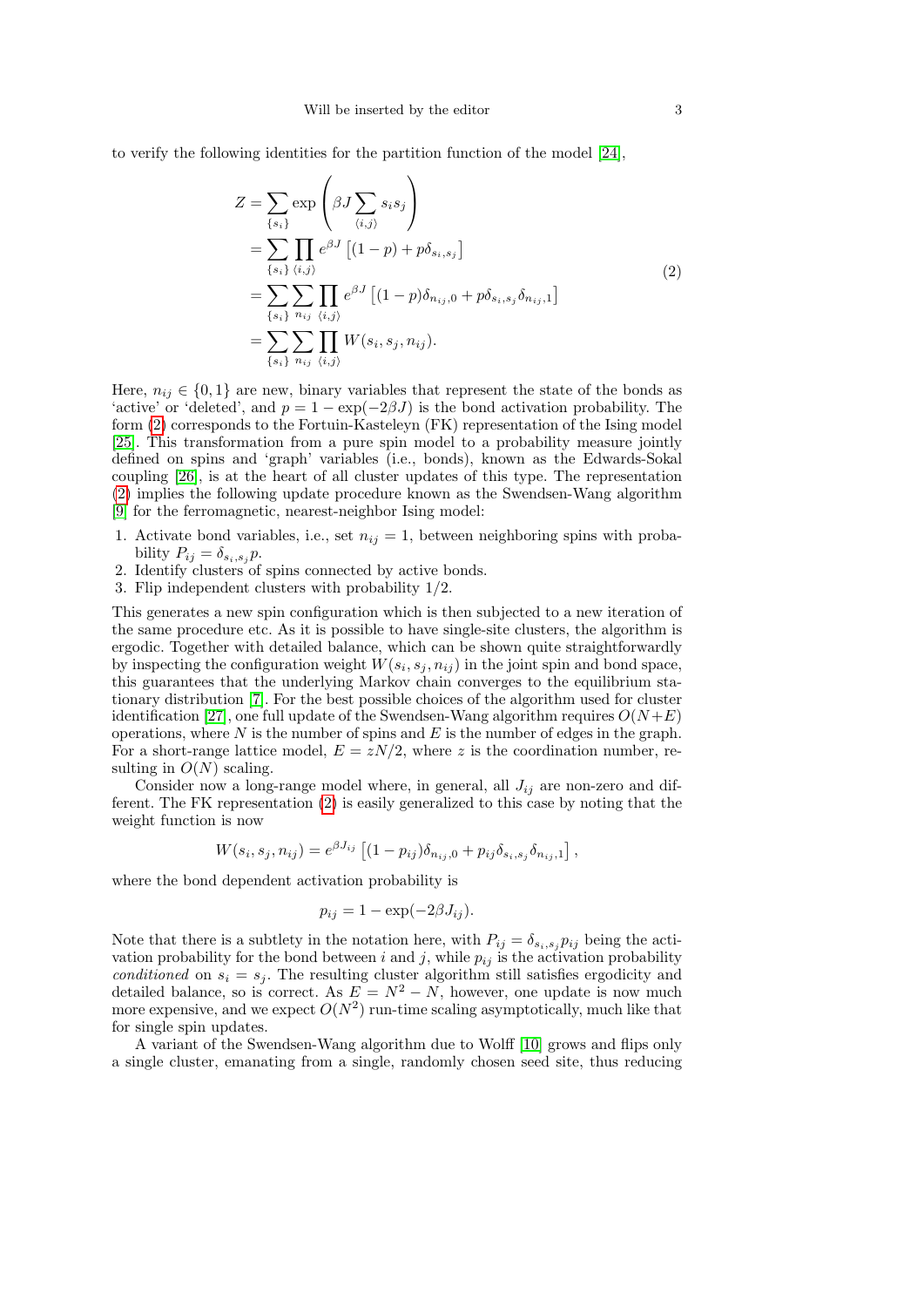the effort for cluster identification (which can be done on the fly) and leads to larger clusters being flipped, such that it is typically more efficient. While run times are now proportional to the number of edges in a given cluster, the number of operations required to update each spin once on average remains  $O(N^2)$ .

# <span id="page-4-0"></span>3 Luijten-Blöte algorithm

Thus, while the Swendsen-Wang or Wolff (single cluster) algorithms naturally extend to the case of long-range interactions, their direct application leads to  $O(N^2)$  scaling. Luijten and Blöte [\[22\]](#page-14-20) noticed that in the interesting regime of couplings and temperatures most probabilities  $p_{ij}$  will be very small and so there are many rejected bond activation attempts. These can be avoided by directly sampling from the cumulative distribution of bond probabilities. To see this, consider for definiteness a system with power-law interactions,

<span id="page-4-1"></span>
$$
J_{ij} = \frac{J}{r_{ij}^{d+\sigma}}.\tag{3}
$$

The bond activation probabilities are then  $p_{ij} = 1 - \exp(-2\beta J/r_{ij}^{d+\sigma}) \equiv p_r$ , and only depend on the distance  $r = r_{ij}$  of lattice sites. In the following, we only make use of this translational invariance and not of the specific power-law form of Eq. [\(3\)](#page-4-1). We first consider the special case of a chain, i.e., lattice dimension  $d = 1$ . The algorithm is a single-cluster variant, where spins are added successively to the cluster starting from an initial, random seed site by probing the bonds emanating from the currently considered spin for activation. If the current spin is at site  $i$ , we consider spins at sites j to be added in the order of increasing distance  $|j - i|$  along the chain. The probability that the first bond connecting to  $i$  to be activated in this way is the spin at site k is

$$
q(k) = (1 - p_1)(1 - p_2) \cdots (1 - p_{k-1}) p_k.
$$

We can pick a site  $k$  according to this probability by considering the cumulative distribution,

<span id="page-4-2"></span>
$$
C(k) = \sum_{n=1}^{k} q(n) = 1 - \prod_{n=1}^{k} (1 - p_n).
$$
 (4)

If a random number r drawn uniformly in [0, 1] is found to be between  $C(k-1)$  and  $C(k)$ , the next spin to be added to the cluster is at distance k. The next bond after that must be drawn between the current spin i and another spin at distance  $l > k$ , and so the relevant probability is

$$
q_k(l) = (1 - p_{k+1})(1 - p_{k+2}) \cdots (1 - p_{l-1})p_l,
$$

and we need to sample from the cumulative distribution

<span id="page-4-3"></span>
$$
C_k(l) = \sum_{n=k+1}^{l} q_k(n) = 1 - \prod_{n=k+1}^{l} (1 - p_n),
$$
\n(5)

such that  $C(k) = C_0(k)$ . For the third and higher spins we proceed iteratively along the same lines.

Note that for free boundaries we also need to allow for the possibility of activating bonds to spins with  $k \leq i$ , i.e., to the left of the current spin. This can be taken into account by formally using an interaction strength 2J instead of J and using an extra random number for each activated bond to decide whether it is to a spin to the left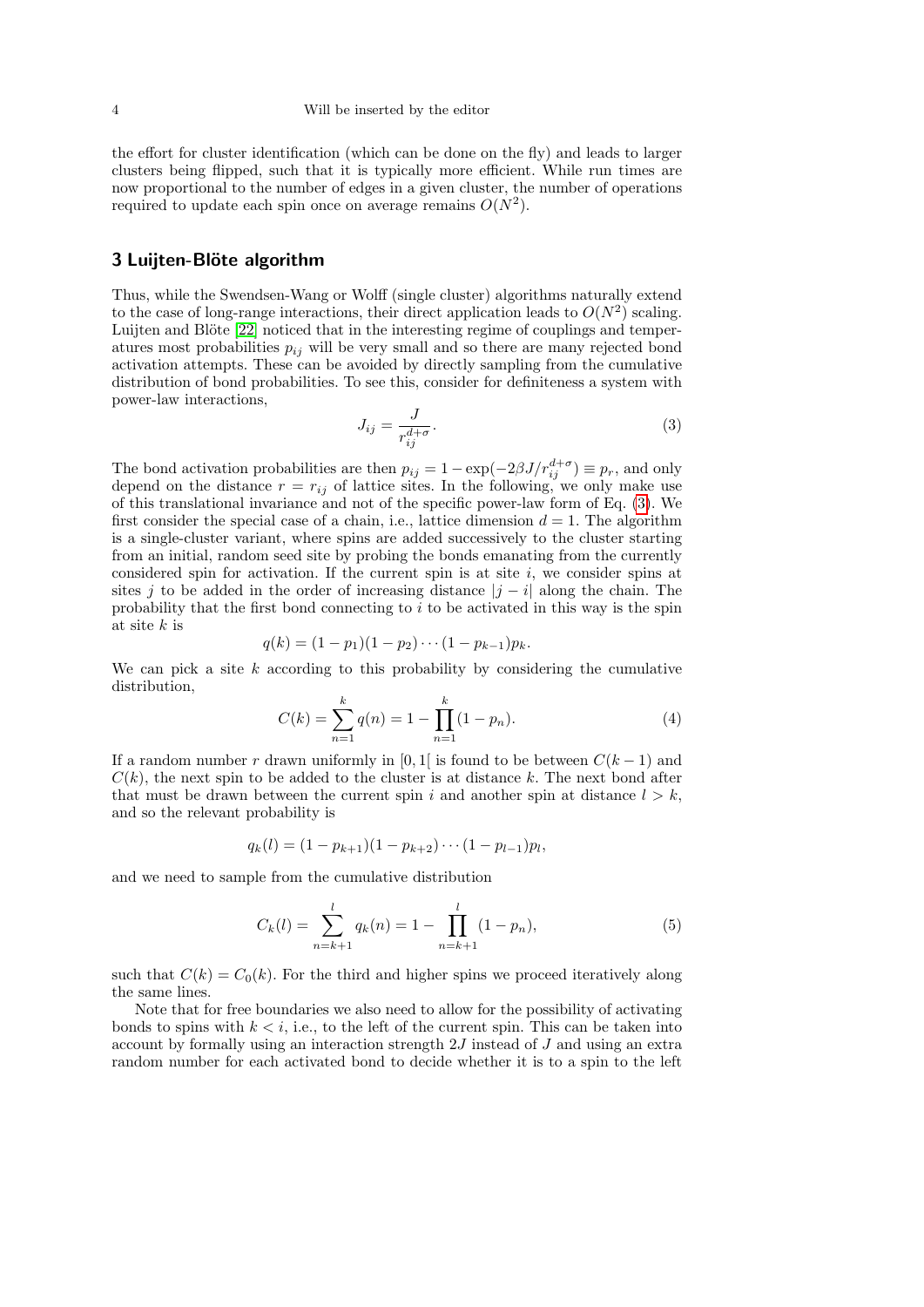or to the right of the current one. For periodic boundaries, on the other hand, the distance definition to use (for the chain) is modified to  $r_{ij} = \min(|i - j|, L - |i - j|)$ .

This leaves us to decide how efficiently one can sample from the cumulative dis-tributions [\(4\)](#page-4-2) and [\(5\)](#page-4-3), respectively. We note that  $C(k)$  and  $C_k(l)$  are related by a linear transformation,

$$
C_k(l) = \frac{p_{k+1}}{q(k+1)} [C(l) - C(k)],
$$

such that it is sufficient to store  $N$  elements in such a look-up table for a translationally invariant system. In the most naive implementation, we would require a number of comparisons that is  $O(N)$  to decide in which bin the random number r falls. This can be of course be avoided using a binary search in a table of the probabilities  $C_k(l)$ , reducing the effort to a factor  $\log N$ . If one wants to truncate the interaction to reduce the storage and time effort for look-ups, this works less well in higher dimensions as the number of distinct lattice distances to store in the vicinity of the seed site grows quickly with d. Luijten and Blöte hence suggest  $[22, 28]$  $[22, 28]$  to modify the interaction potential in a way that allows for an analytic inversion of the cumulative distribution function and to thus avoid the lookup tables altogether. This will not lead to correct results for the original model considered, but it can be an affordable simplification if one is only interested in universal quantities which are independent of such details. A direct generalization of the exact algorithm to higher dimensions is feasible, but a little bit tedious due to the necessary bookkeeping.

The approach of Luijten and Blöte thus entails a computational effort of  $O(\log E)$  =  $O(\log N)$  for the look-up of each weight (even in the non-translationally invariant case), and since there are on average  $O(N)$  active bonds in the regime where the potential [\(3\)](#page-4-1) is integrable [\[23\]](#page-14-21), the total effort is  $O(N \log N)$ .

# <span id="page-5-0"></span>4 Fukui-Todo algorithm

The cluster update could be simplified further if one could decide about the number of active bonds at the onset and place them according to the local bond weights. This is in fact possible if one allows the bond activation variables that are restricted to  $n_{ij} \in \{0,1\}$  following the FK representation to take arbitrary, non-negative integer values  $n_{i,j} = 0, 1, 2, \ldots [23]$  $n_{i,j} = 0, 1, 2, \ldots [23]$ . This is compatible with the FK weight if one ensures that the probability of a non-zero  $n_{ij}$  for parallel spins is identical to the standard bond activation probability  $p_{ij}$ , i.e.,

<span id="page-5-1"></span>
$$
\mathbb{P}(n_{ij} > 0 | s_i = s_j) = \sum_{n_{ij}=1}^{\infty} f(n_{ij}) = p_{ij} = 1 - e^{-2\beta J_{ij}}.
$$
\n(6)

Instead of the binary distribution  $f(n_{ij}) = (1 - p_{ij})\delta_{n_{ij},0} + p_{ij}\delta_{n_{ij},1}$  of the standard FK model, we now choose a Poisson distribution,

$$
f_{\lambda}(n) = \frac{e^{-\lambda} \lambda^n}{n!},\tag{7}
$$

where the normalization condition [\(6\)](#page-5-1) implies that  $\lambda_{ij} = 2\beta J_{ij}$ . This can be formally incorporated into a generalized FK representation by noting that the FK weight can be factorized into the  $p_{ij}$  dependent part that only contains  $n_{ij}$ , while the remainder depending on  $s_i s_j$  is independent of  $p_{ij}$ ,

$$
W(si, sj, nij) = e^{\beta J_{ij}} V(n_{ij}) \Delta(si, sj, nij),
$$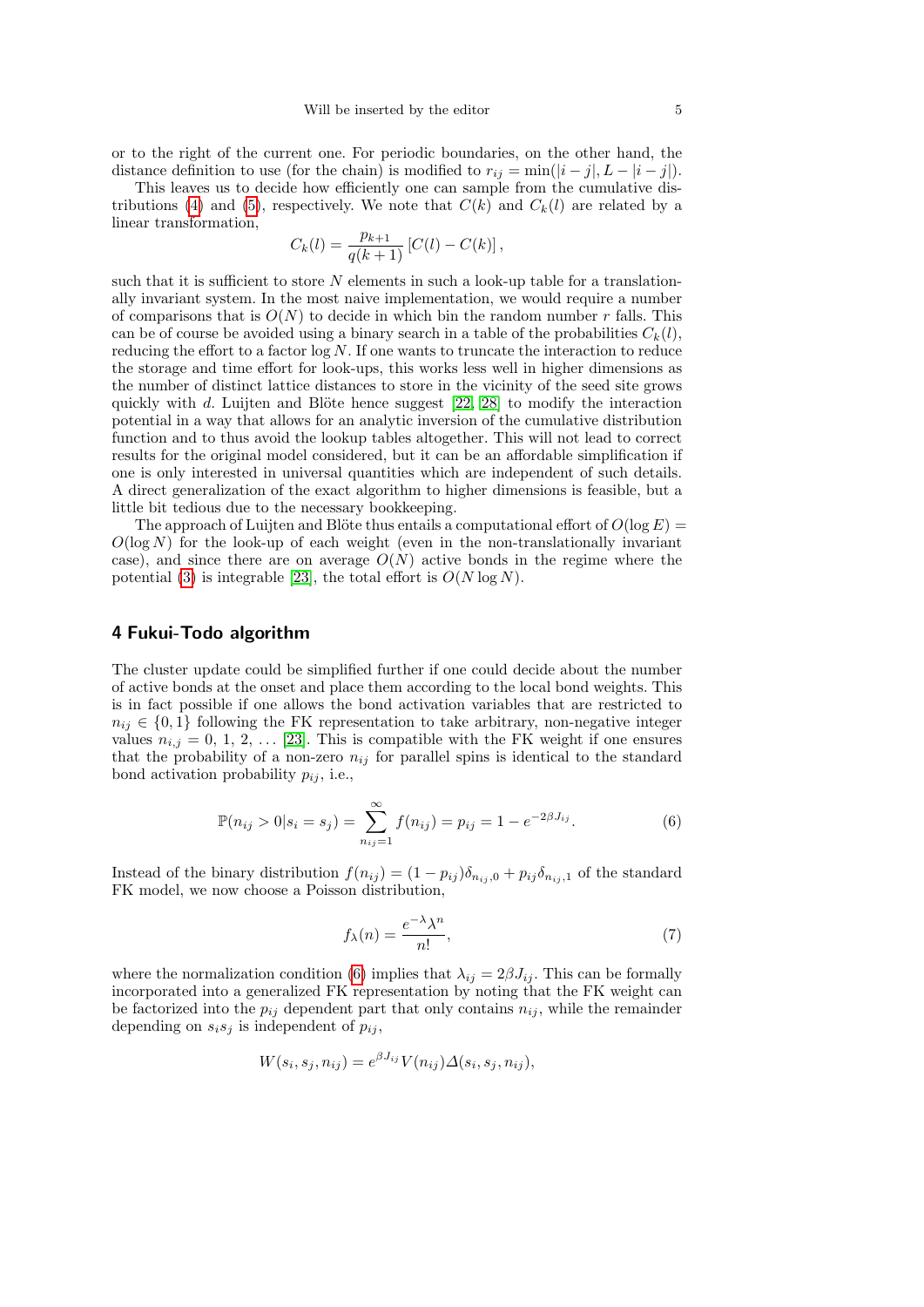where

$$
V(n_{ij}) = (1 - p_{ij})\delta_{n_{ij},0} + p_{ij}\delta_{n_{ij},1},
$$
  

$$
\Delta(s_i, s_j, n_{ij}) = \delta_{n_{ij},0} + \delta_{s_i,s_j}\delta_{n_{ij},1}.
$$
 (8)

We can therefore write down the FK representation of the model with general integer bond variables,

$$
V(n_{ij}) = \frac{e^{-2\beta J_{ij}} (2\beta J_{ij})^{n_{ij}}}{n_{ij}!},
$$
  

$$
\Delta(s_i, s_j, n_{ij}) = \delta_{n_{ij},0} + (1 - \delta_{n_{ij},0})\delta_{s_i, s_j}.
$$

$$
(9)
$$

<span id="page-6-2"></span>The advantage of allowing the bond variables to take on arbitrary integer values  $n_{ij} \geq 0$  according to a Poisson distribution is that any (finite or infinite) sum of Poisson random variables, even of different means, leads again to a Poisson distribution, i.e., it is a sum-stable distribution. Additionally, we have the following distribution identity,

<span id="page-6-1"></span>
$$
\prod_{(i,j)} f_{\lambda_{ij}}(n_{ij}) = f_{\lambda_{\text{tot}}}(n_{\text{tot}}) \frac{n_{\text{tot}}!}{\prod_{(i,j)} n_{ij}!} \prod_{(i,j)} \left(\frac{\lambda_{ij}}{\lambda_{\text{tot}}}\right)^{n_{ij}},\tag{10}
$$

where  $(i, j)$  denotes the (undirected) bond connecting the sites i and j on the lattice. The left-hand side corresponds to drawing each  $n_{ij}$  independently according to  $f_{\lambda_{ij}}$ . The right-hand side, on the other hand, represents a prescription where a total number  $n_{\text{tot}}$  is drawn according to  $f_{\lambda_{\text{tot}}}$  with  $\lambda_{\text{tot}} = \sum_{(i,j)} \lambda_{ij} = \sum_{(i,j)} 2\beta J_{ij} = 2\beta J_{\text{tot}}$ first and these 'events' are then randomly distributed over the actual bonds with a probability  $\lambda_{ij}/\lambda_{\text{tot}}$ . The equation expresses the fact that these two procedures lead to the same final distribution of  $n_{ij}$ . The distribution of events can be performed using tables with binary search as for the approach of Luijten and Blöte or, alternatively, using Walker's method of alias, as will be discussed below in Sec. [4.1.](#page-6-0)

#### <span id="page-6-0"></span>4.1 Multi-cluster method

The modified FK representation can be used to simulate the underlying Ising model as follows:

- 1. Draw a total number of events  $n_{\text{tot}} \geq 0$  according to a Poisson distribution with mean  $\lambda_{\text{tot}} = 2\beta \sum_{(ij)} J_{ij}$ .
- 2. Distribute each event to one of the bonds with probability  $\lambda_{ij}/\lambda_{\text{tot}}$ .
- 3. Identify clusters of like spins connected by bonds with  $n_{ij} > 0$  and flip each cluster with probability 1/2.

The normalization [\(6\)](#page-5-1) ensures that the actual spin dynamics of this approach is the same as that of the Swendsen-Wang approach. It is different, however, from the Luijten-Blöte algorithm in the same sense as the Wolff algorithm is different from Swendsen-Wang dynamics since in the single-cluster algorithm on average larger clusters are flipped.

Let us discuss some implementation details and the computational complexity of each step of the approach. The most straightforward algorithms for generating Poisson random variates have running time proportional to  $\lambda$  [\[29\]](#page-14-27), but there exist methods whose run-time is independent of the mean [\[30\]](#page-14-28). In any case, as  $\lambda_{\text{tot}} = 2\beta J_{\text{tot}}$  this is  $O(E)$ , in general, but reduces to  $O(N)$  for the relevant case of energy-integrable couplings (i.e.,  $\sigma > 0$  for the Ising FM in one dimension). In this case, the total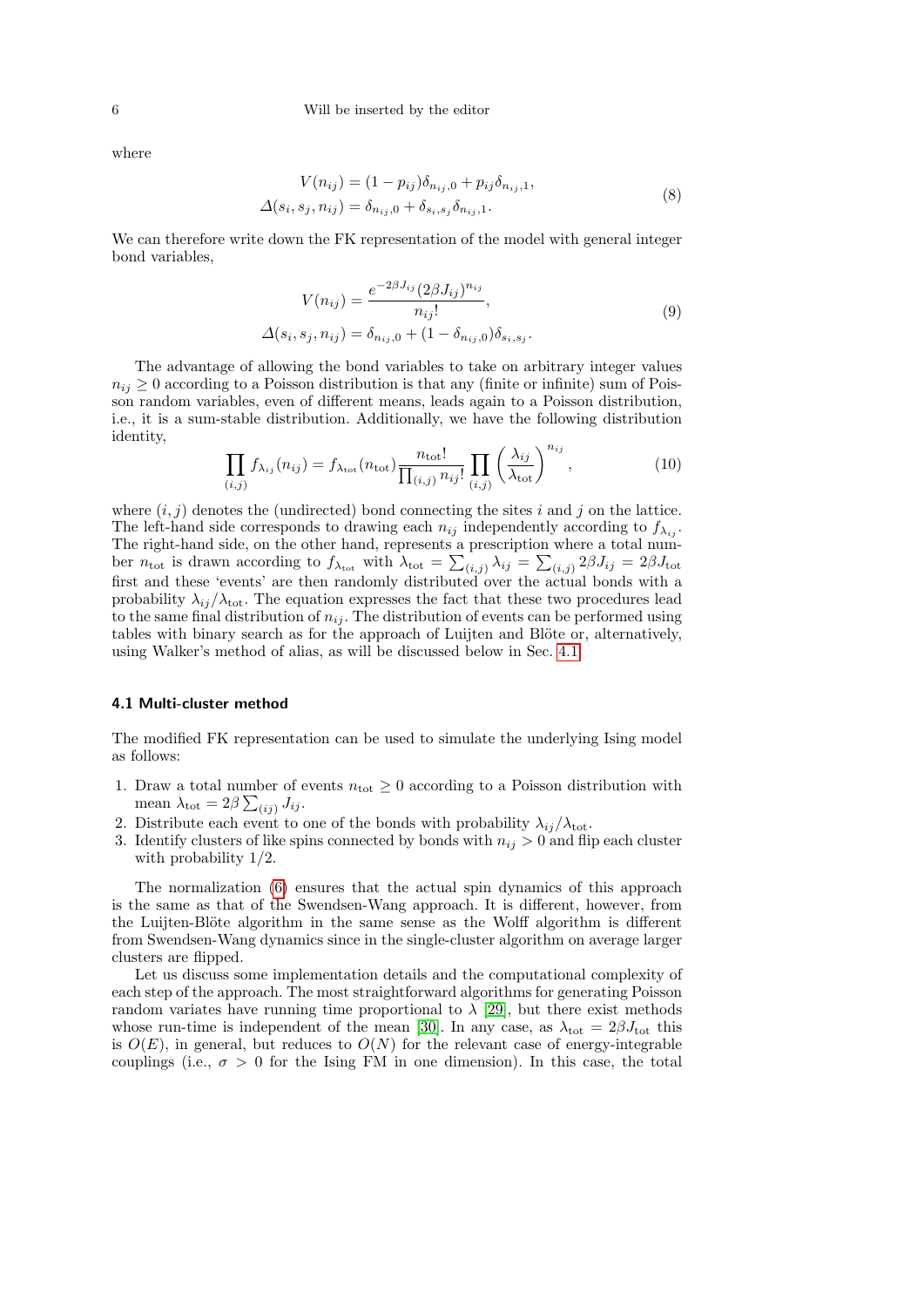number of events to distribute is  $O(N)$ . The distribution of events in the second step is performed using a look-up operation. Specifically, if we use the shorthand  $p_k$ ,  $k = 1, \ldots, E$  for the probabilities  $\lambda_{ij}/\lambda_{\text{tot}}$ , one draws a random number r uniformly in [0, 1]. If  $r < p_1$  the event is allocated to edge 1. Alternatively, if  $r < p_1 + p_2$  the event is allocated to edge 2 etc. While this approach has  $O(E)$  scaling, it can easily be sped up by a binary (bisection) search in the table  $\sum_{i < j} p_i$  of cumulative probabilities, bringing the computational effort down to  $O(\ln E)$ .

As it turns out, however, also this simplification is not optimal and a faster method is provided by Walker's method of alias that can be outlined as follows: one first sets up a table  $U_k = Ep_k$  and tries to sample from the distribution  $p_k$  by selecting one of the entries in the table with a uniform random number in  $[1, E]$ . This would only be correct, however, if each  $U_k = 1$ . In reality, there are "over-full" bins  $U_k > 1$ and "under-full" bins  $U_k$  < 1. One now starts a procedure of re-distributing the extraneous weight from over-full bins to under-full ones, keeping track of the origin of weights using an alias table  $A_k$ . Once these tables are set up, perfect samples can be drawn from  $p_k$  using just two uniform random numbers, one to index into  $U_k$  and a second one for the alias table  $A_k$ . Details can be found in Refs. [\[23,](#page-14-21) [29\]](#page-14-27). This approach provides look-ups and distribution of an event in constant time.

For the cluster identification it is not convenient to store the bond states as is sometimes done for short-range models as this would bring the computational (and storage) effort up to  $O(N^2)$  again. Instead, we make use of the tree-based union-andfind method, where the cluster structure is stored as a forest of trees (implemented as an array of pointers). Each time a previously deleted bond is activated, connectivity queries decide whether the connected nodes belong to different trees, in which case one of the trees is attached to the other at the current leaf. While for a naive implementation connectivity queries and bond insertion have  $O(N)$  scaling, additional heuristics known as path compression and tree balancing bring the run-time scaling down to  $O(\log N)$  if employing one of these heuristics or even almost  $O(1)$  if both tricks are combined<sup>[1](#page-7-0)</sup>. Details of this approach can be found in Refs. [\[13,](#page-14-11) [29,](#page-14-27) [32\]](#page-14-29).

As a result, the Fukui-Todo approach shows run-time scaling that is, for all practical purposes, indistinguishable from  $O(N)$  for systems with energy convergent couplings. This includes the mean-field model, where couplings are normally chosen to be  $J_{ij} = 1/N$  to ensure a finite energy in the thermodynamic limit. The storage requirement is  $O(E)$  for the look-up table in the bond distribution step, whereas further storage requirements are  $O(N)$  and therefore dominated by those of the tables. We note that for the case of translationally invariant systems we can reduce the size of the look-up table to  $O(N)$  as only the distance between sites matters, and in the bond distribution step we can choose a site  $i$  at random as well as a distance  $k$  using the alias method on the look-up table to find a partner site j to increment  $n_{ij}$ .

#### 4.2 Single-cluster method

Single-cluster methods are typically more efficient than multi-cluster ones, and it is indeed possible to formulate a single-cluster variant of the Fukui-Todo approach as we will now show. The composition property [\(10\)](#page-6-1) of the Poisson distribution can also be used to separately decide about how many events are to be distributed over the bonds connecting to a specific site  $i$ ,

<span id="page-7-1"></span>
$$
\prod_{i,j} f_{\lambda_{ij}}(n_{ij}) = \prod_i f_{\lambda_i}(n_i) \frac{n_i!}{\prod_{j \neq i} n_{ij}!} \prod_{j \neq i} \left(\frac{\lambda_{ij}}{\lambda_i}\right)^{n_{ij}}.
$$
\n(11)

<span id="page-7-0"></span><sup>&</sup>lt;sup>1</sup> Here, 'almost' refers to an extremely slow  $N$  dependence that is derived in Ref. [\[31\]](#page-14-30).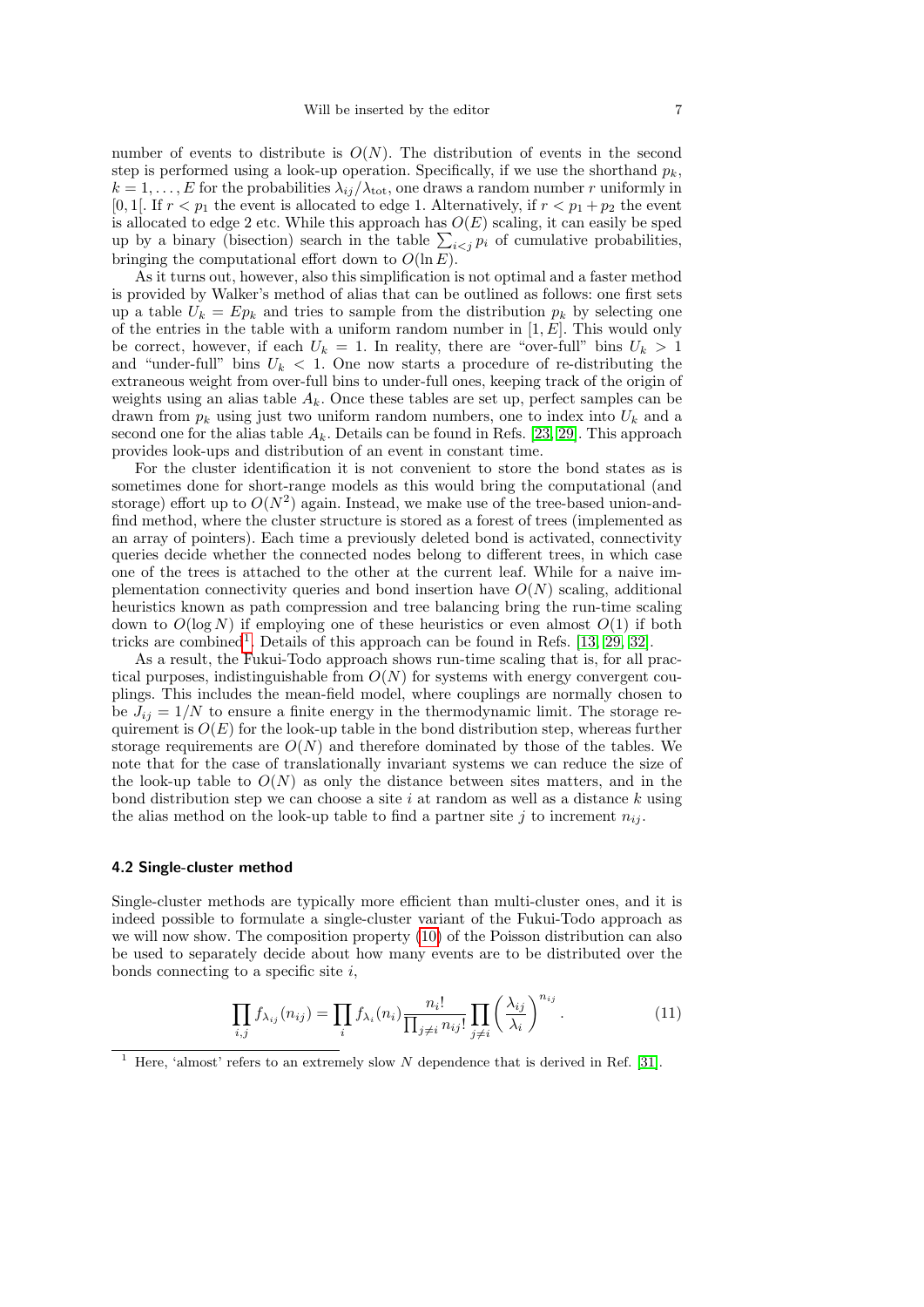Note that on the left-hand side we now consider the product over pairs  $i, j$  of sites, while in Eq. [\(10\)](#page-6-1) the product was over bonds  $(i, j)$ , so in Eq. [\(11\)](#page-7-1) each bond is counted twice. This identity is valid for  $\lambda_i = \beta J_i = \beta \sum_{j \neq i} J_{ij}$  and we have adopted the notation  $n_i = \sum_{j \neq i} n_{ij}$ . It is hence possible to draw a number  $n_i$  of events for each site according to the Poisson distribution  $f_{\lambda_i}(n_i)$  and distribute them onto the bonds adjacent to site i according to the probability  $\lambda_{ij}/\lambda_i$  using, e.g., the alias method. This generates exactly the same multi-cluster dynamics as the algorithm discussed in Sec. [4.1.](#page-6-0)

At the same time, however, the weight decomposition [\(11\)](#page-7-1) per site naturally suggests a single-cluster variant of the algorithm. We start from the observation that a logically consistent definition of the single-cluster method is to perform a full multicluster decomposition of the lattice and then pick a lattice site uniformly at random and flip the cluster to which the site belongs. We now focus on this cluster and attempt to construct it without the full multi-cluster decomposition. We pick a seed site at random, draw the relevant number of events  $n_i$  according to  $f_{\lambda_i}$  and distribute them onto the bonds  $n_{ij}$  emanating from site i. For each  $n_{ij}$  that gets an event, we put site  $j$  onto a stack of sites belonging to the cluster. We then fetch the next site from the stack and proceed with it in the same way as with the seed site. The process terminates if the stack is empty. While at first sight this might appear to construct a cluster according to the generalized FK measure [\(9\)](#page-6-2) it misses the fact that for a site  $j$  that is ultimately not part of the cluster according to this construction no bond events are ever generated and distributed, thus underestimating the probability that  $j$  is added to the cluster. This is a consequence of the fact that in this scheme each bond  $(i, j)$  has two chances to receive events, once when inspecting i and once when inspecting  $j$ . We can correct for this bias by creating two events for each bond emanating from a cluster site, corresponding to  $\lambda'_i = 2\lambda_i$ . As a side effect, this also doubles the average number of events on bonds that are between sites inside of the cluster, but this does not affect the final cluster composition as all  $n_{ij} > 1$  are equivalent for the cluster identifcation. We hence arrive at the following single-cluster algorithm:

- 1. Choose a seed site i uniformly, put it onto the stack and flip  $s_i$ .
- 2. If the stack is non-empty, remove the topmost site,  $i$ ; otherwise terminate the algorithm.
- 3. Generate an integer  $n_i > 0$  randomly from the Poisson distribution  $f_{2\lambda_i}$  and distribute  $n_i$  events over the bonds  $(i, j)$  with probability  $\lambda_{ij}/\lambda_i$  using the alias method.
- 4. Put all such sites j for which  $n_{ij} > 0$  and  $s_i \neq s_j$  onto the stack and flip  $s_j$ .
- 5. Goto step 2.

As for the multi-cluster variant, the look-up table simplifies for the translationally invariant system. We see that this algorithm is significantly simpler than the multicluster variant as the cluster identification does not require the tree-based union-andfind algorithm. The run-time is strictly linear for all cases where  $J_{\text{tot}} = O(N)$ , i.e., for models with convergent total energy.

# <span id="page-8-0"></span>5 Dynamical scaling

We now tend to an empirical analysis of the available algorithms for the case of the power-law model according to Eqs. [\(1\)](#page-2-1) and [\(3\)](#page-4-1). As outlined above, the efficiency of a Markov chain Monte Carlo algorithm comprises the two aspects of (1) the computational time required per update and (2) the scaling of relaxation or autocorrelation times, in particular for simulations in the vicinity of continuous phase transitions.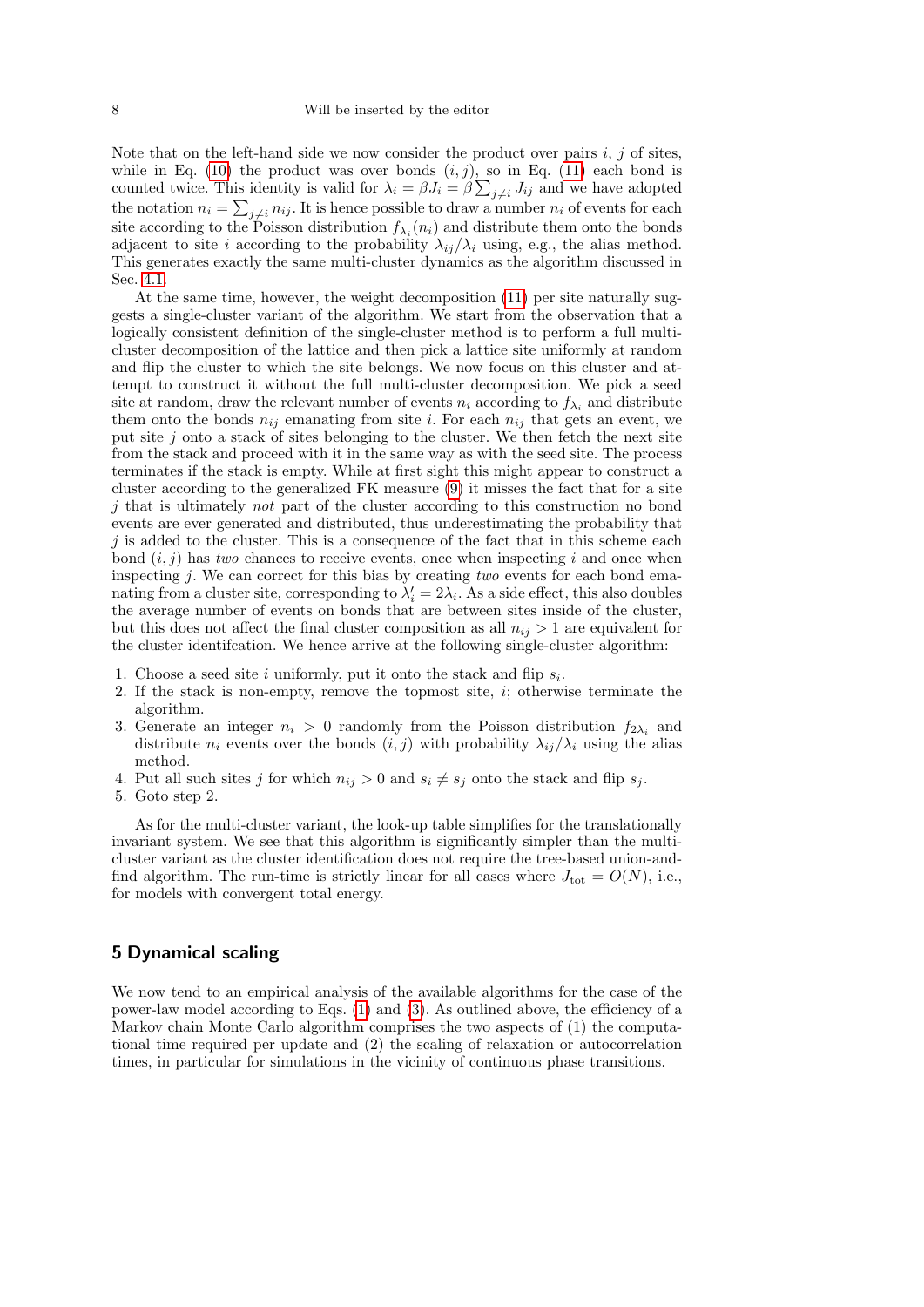To study the second aspect, consider the time series  $A_t$ ,  $t = 1, \ldots, N$  of measurements of an observable A. In thermal equilibrium, the autocorrelation function is time-translation invariant and exhibits an asymptotically exponential decay,

<span id="page-9-0"></span>
$$
C_{\Delta t} = \langle A_t A_{t + \Delta t} \rangle - \langle A_t \rangle \langle A_{t + \Delta t} \rangle \sim e^{-\Delta t / \tau_{\exp}}.
$$
 (12)

The sampling efficiency is determined by the size of statistical fluctuations in the final averages. For a set of N independent measurements, we know that

$$
\sigma_{\text{uncorr}}^2(\bar{A}) = \frac{\sigma^2(A)}{N},
$$

but in the presence of correlations between subsequent measurements of the form [\(12\)](#page-9-0) we find instead [\[33\]](#page-14-31)

$$
\sigma^2(\bar{A}) = \frac{\sigma^2(A)}{N_{\text{eff}}}, \quad N_{\text{eff}} = N/2\tau_{\text{int}},
$$

where

<span id="page-9-2"></span>
$$
\tau_{\rm int} = \frac{1}{2} + \sum_{\Delta t = 1}^{N-1} \frac{C_{\Delta t}}{C_0} \left( 1 - \frac{\Delta t}{N} \right)
$$
\n(13)

is the integrated autocorrelation time. In the vicinity of a critical point, we expect dynamical scaling of autocorrelation times according to [\[7\]](#page-14-5)

 $\tau_{\rm int} \sim \xi^{z_{\rm int}},$ 

where  $\xi$  is the spatial correlation length and  $z_{\text{int}}$  denotes the dynamical critical exponent. The value of zint depends on the model under consideration as well as the Monte Carlo algorithm. For short-range interactions and local updates, one in general expects diffusive propagation of information, implying a coupling of time and length scales according to  $z_{\text{int}} \approx 2$ . In mean field one can in fact show that  $z_{\text{int}} = 2$ exactly [\[34\]](#page-14-32). For cluster algorithms for short-range models, one finds significantly reduced values such as  $z_{\text{int}} = 0.14(1)$  and  $z_{\text{int}} = 0.46(3)$  [\[35\]](#page-14-33) for the Swendsen-Wang algorithm for the 2D and 3D Ising models, respectively, and  $z_{\text{int}} \approx 0.26$  (2D) and  $z_{\text{int}} \approx 0.28$  $z_{\text{int}} \approx 0.28$  $z_{\text{int}} \approx 0.28$  (3D) for the Wolff algorithm [\[36\]](#page-14-34)<sup>2</sup>. For the mean-field model, rigorous arguments imply that  $z_{\text{int}}^{\text{SW}} = 1$  and  $z_{\text{int}}^{\text{Wolff}} = 0$  [\[34,](#page-14-32) [37\]](#page-14-35).

For the model with power-law interactions, a study of the Langevin dynamics for the spherical model yields  $z_{\text{int}}^{\text{Metro}} = \sigma$  [\[38\]](#page-14-36). This carries over to the Ising model in the mean-field regime  $0 < \sigma < 1/2$ . By analogy to the mean-field limit, we conjecture that  $z_{\text{int}}^{\text{SW}} = \sigma/2$  for multi-cluster and  $z_{\text{int}}^{\text{Wolff}} = 0$  for single-cluster updates in the same regime. Due to the particular scaling of the correlation length with system size according to  $\xi \sim L^{\gamma}$  above the upper critical dimension [\[39\]](#page-14-37), where  $\gamma = d/d_c$  and  $d_c = 4$  for short-range models and  $\gamma = d/2\sigma$  for the interactions [\(3\)](#page-4-1) [\[40\]](#page-14-38), we expect the following finite-size scaling of the autocorrelation times,

<span id="page-9-3"></span>
$$
\tau_{\rm int} \sim L^{z_{\rm int}\mathfrak{P}} \sim \begin{cases} L^{1/2} & \text{for Metropolis,} \\ L^{1/4} & \text{for multi cluster,} \\ L^0 & \text{for single cluster.} \end{cases}
$$
 (14)

We note that this is consistent with the behavior in the limit  $\sigma \to 0$ , where the model becomes equivalent to a mean-field system, and a scaling  $\tau_{\text{int}} \sim L^{z_{\text{int}}/4}$  is observed

<span id="page-9-1"></span><sup>&</sup>lt;sup>2</sup> Note that the estimates for the Wolff update are significantly older than those for Swendsen-Wang and it is now believed that in reality  $z_{\text{int}}^{\text{Wolff}} \leq z_{\text{int}}^{\text{SW}}$  also in 2D.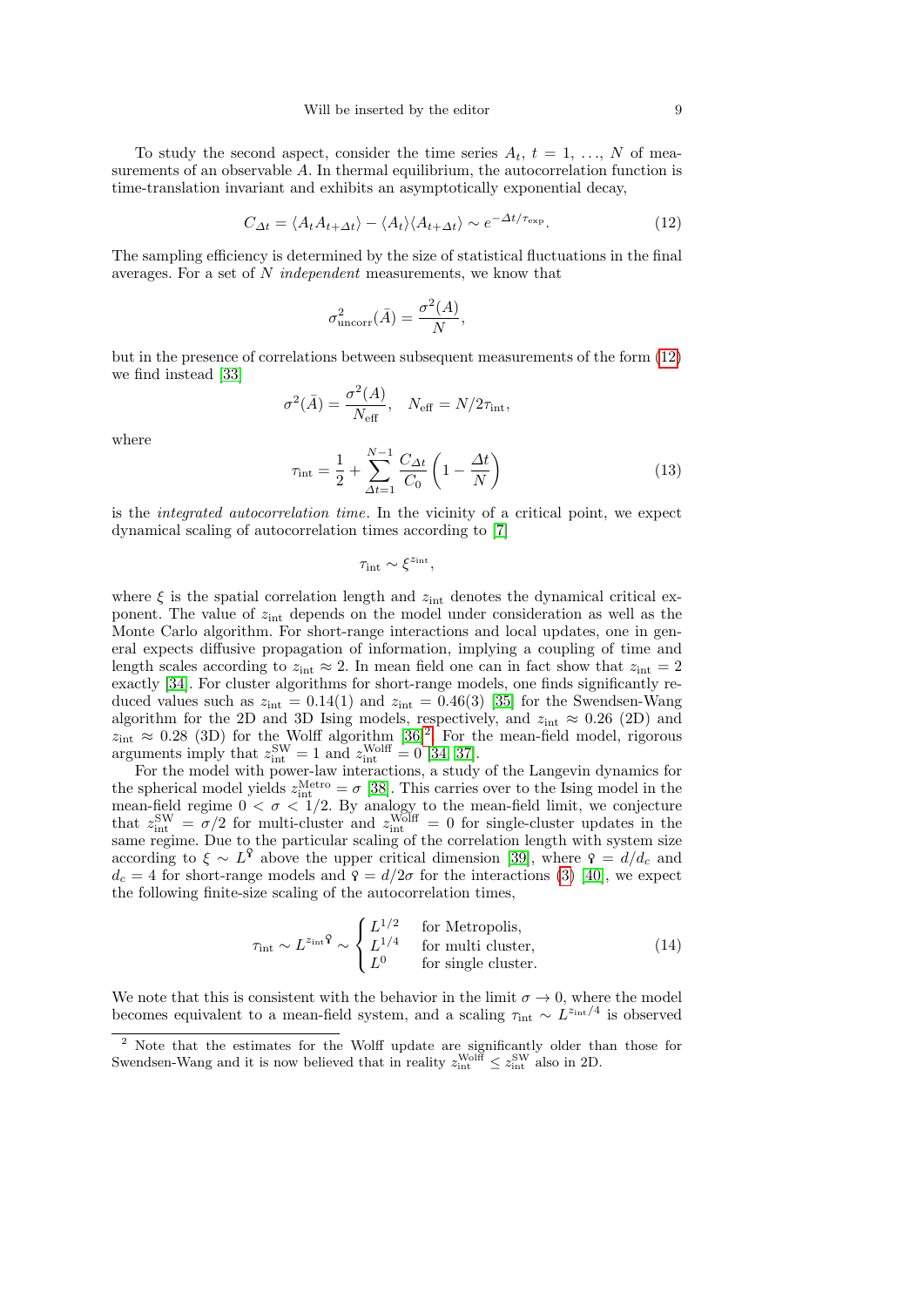

<span id="page-10-0"></span>Figure 1. Left: Average relative size  $\langle |C|\rangle/N$  of clusters grown in the single-cluster algorithms of the plain Wolff type (WO), the Luijten-Blöte algorithm (LB) and the single-cluster Fukui-Todo update (sFT) for simulations of the 1D long-range critical Ising model at the critical temperature in the non-mean-field ( $\sigma = 0.8$ ) and mean-field ( $\sigma = 0.1$  and  $\sigma = 0.2$ ) region of the interaction range. Right: Integrated autocorrelation times of the magnetization for  $\sigma = 0.1$  and  $\sigma = 0.2$  in the mean-field regime below the critical value  $\sigma = 1/2$  for the Metropolis (MT), multi-cluster Fukui-Todo (mFT), Wolff (WO), Luijten-Blöte (LB) and single-cluster Fukui-Todo (sFT) updates as a function of system size L.

according to the usual identification of  $N^{1/4}$  with the linear system size in the meanfield case [\[34\]](#page-14-32).

We have determined the integrated autocorrelation times of the energy and magnetization for the 1D power-law model using a standard self-consistent cut-off procedure for the summation of the autocorrelation function given in Eq. [\(13\)](#page-9-2). For a discussion of this procedure, including the estimation of statistical errors see, e.g., Ref. [\[33\]](#page-14-31). Our simulations were performed for systems with periodic boundary conditions and for the interaction-range exponents  $\sigma = 0.1$  and  $\sigma = 0.2$  in the mean-field range  $\sigma < 1/2$ as well as a number of values  $\sigma \geq 0.5$  in the non-trivial long-range regime. We used an Ewald summed form of the interaction [\(3\)](#page-4-1) [\[40\]](#page-14-38) and performed simulations at the previously determined critical temperatures  $T_c = 21.0013$  for  $\sigma = 0.1$ ,  $T_c = 10.8419$ for  $\sigma = 0.2, T_c = 4.36395$  for  $\sigma = 0.5, T_c = 3.54886$  for  $\sigma = 0.6, T_c = 2.93061$  for  $σ = 0.7, T<sub>c</sub> = 2.43267$  for  $σ = 0.8$ , and  $T<sub>c</sub> = 2.00144$  for  $σ = 0.9$  [\[41\]](#page-14-39). To provide autocorrelation times on a common time scale for all algorithms it is convenient to consider updates such that, on average, each spin is touched once (one sweep). While this is automatic for the Metropolis and multi-cluster updates, for the single-cluster variants it implies a rescaling of the raw autocorrelation times  $\tau_{\rm int}'$  determined from a time series recorded after each individual single-cluster update according to

$$
\tau_{\text{int}}^{\text{sc}} = \tau_{\text{int}}' \frac{\langle |C| \rangle}{N},
$$

where  $\langle |C|\rangle$  denotes the average size of the simulated clusters. It is known that  $\langle |C|\rangle$ provides an improved estimator of the susceptibility  $\chi$  [\[24\]](#page-14-22). We hence expect a scaling of  $\langle |C| \rangle \sim \xi^{\gamma/\nu}$  and thus  $\langle |C| \rangle/N \sim L^{\gamma/\nu-d}$ . For the mean-field cases  $\sigma = 0.1$  and  $\sigma = 0.2$  the values  $\gamma/\nu = \sigma$  [\[40\]](#page-14-38) and  $\gamma = 1/2\sigma$  imply  $\gamma/\nu - d = -1/2$ . What is more, the long-range model has the pecularity that the value of  $\gamma/\nu = 2 - \eta = \sigma$ does not acquire any corrections beyond mean-field even for  $1/2 \leq \sigma \leq 1$ , such that  $\langle |C| \rangle/N$  scales as  $L^{\sigma-1}$  there. These theoretical considerations are fully confirmed by the simulation results for the average cluster size summarized in Fig. [1](#page-10-0) (left panel).

Taking this rescaling into account for the single-cluster variants, the right panel of Fig. [1](#page-10-0) shows our numerical results for the integrated autocorrelation times per sweep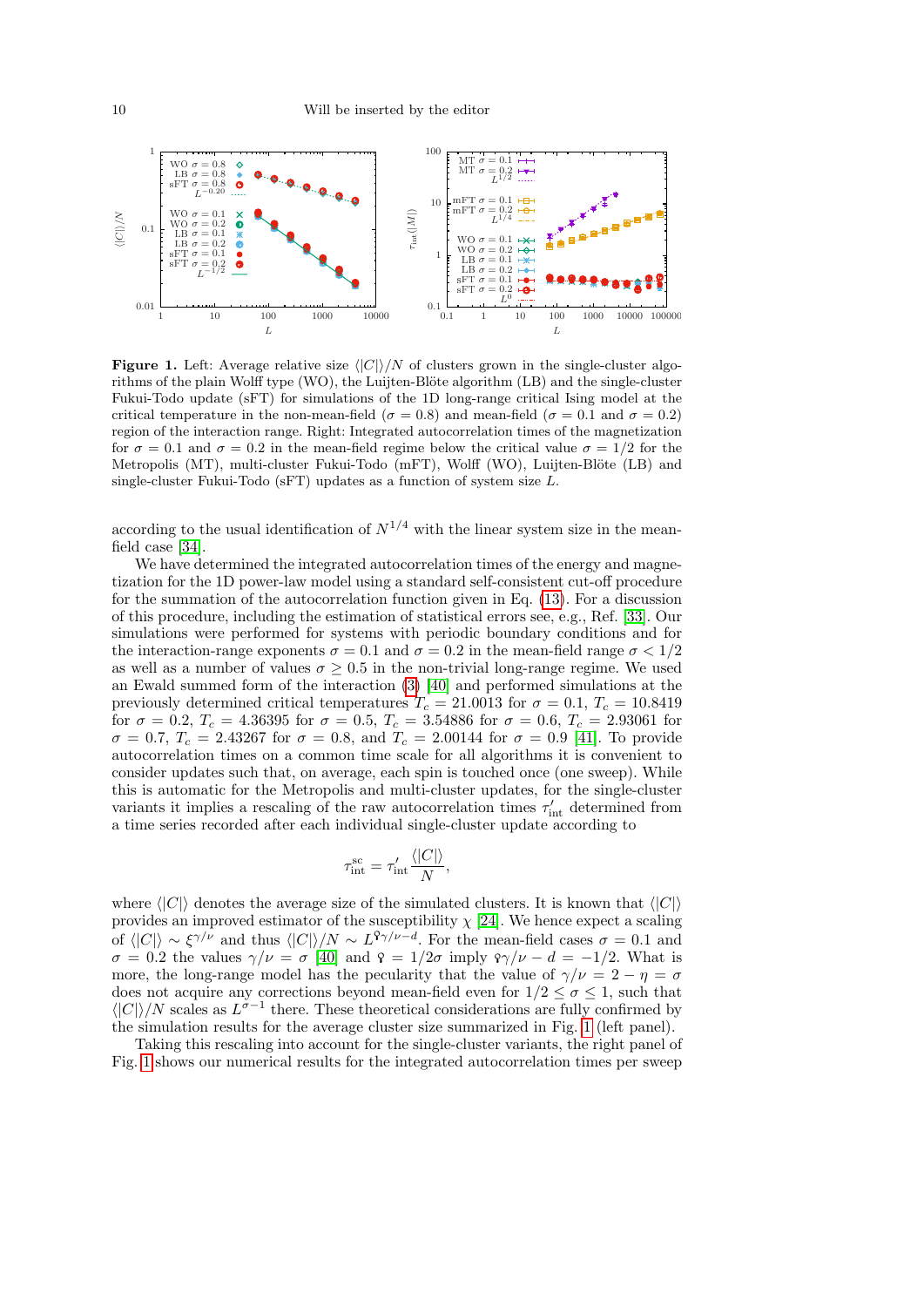

<span id="page-11-0"></span>Figure 2. Left: Integrated autocorrelation times for the magnetization for the Metropolis (MT), multi-cluster Fukui-Todo (mFT), Wolff (WO), Luijten-Blöte (LB) and single-cluster Fukui-Todo (sFT) updates at  $\sigma = 0.8$  in the non-trivial long-range regime. Right: Dynamical critical exponents zint of the magnetization for the Metropolis update (MT) and of the internal energy for the multi-cluster Fukui-Todo  $(mFT)$  and Luijten-Blöte (LB) updates as a function of interaction range  $\sigma$ . The lines are Bezier curves to guide the eye.

of the (modulus of the) magnetization for the values  $\sigma = 0.1$  and  $\sigma = 0.2$  in the meanfield regime  $0 \le \sigma \le 1/2$ . We find excellent agreement with the theoretical prediction [\(14\)](#page-9-3) with some signs of the presence of scaling corrections for smaller system sizes. In particular, the results confirm that the Wolff algorithm (WO), the Luijten-Blöte algorithm (LB) and the single-cluster variant of the Fukui-Todo update (sFT) introduced here exhibit the same asymptotic dynamical behavior which is substantially superior to the dynamical behavior of the multi-cluster approach (mFT) and, even more so, the Metropolis update (MT). While the data in Fig. [1](#page-10-0) show the autocorrelation times of the magnetization, we have also determined those of the internal energy and find practically identical results there (not shown).

Performing similar runs for the non-trivial long-range value  $\sigma = 0.8$ , we arrive at different estimates of  $z_{\text{int}}$ , cf. the data shown in the left panel of Fig. [2.](#page-11-0) In this regime we also start to see some differences in the scaling of autocorrelation times for internal energies and magnetizations. It can be shown that for single-spin flip heatbath dynamics the magnetization corresponds to the slowest mode, while for a randomcluster single-bond update (Sweeny's algorithm [\[13,](#page-14-11) [42\]](#page-14-40)) the slowest mode is given by the bond density corresponding to the internal energy [\[43\]](#page-15-0). We expect the same to be true for the single-spin flip Metropolis update and the various cluster algorithms considered here. We indeed find numerically that our estimates  $z_{\text{int}}(|M|) > z_{\text{int}}(E)$  for Metropolis, while in contrast  $z_{\text{int}}(|M|) < z_{\text{int}}(E)$  for the cluster updates in the regime  $\sigma \geq 0.5$ . The right panel of Fig. [2](#page-11-0) summarizes our results for  $z_{\text{int}}(|M|)$  for Metropolis and  $z_{\text{int}}(E)$  for multi-cluster and single-cluster dynamics. Note that the single-cluster algorithms WO, LB and sFT implement the same cluster dynamics, so result in the same estimates of  $z_{\text{int}}$ , and for clarity we only show one data set. We see that for Metropolis the dynamical critical exponent is moving towards  $z_{\text{int}} \geq 2$  expected for short-range models, while the behavior of multi-cluster and single-cluster updates appears to coalesce at a value of  $z_{\text{int}}$  close to 0. We did not perform simulations at the upper critical interaction range  $\sigma = 1$  as there the system undergoes a Kosterlitz-Thouless phase transition [\[44\]](#page-15-1), and we expect strong scaling corrections. For  $\sigma > 1$ there is no finite-temperature phase transition [\[17\]](#page-14-15).

We finally consider the behavior of the actual run-time per update for the different algorithms. While such times are clearly hardware specific, the scaling of the different algorithms is not, and so this is the aspect we focus on here. The left panel of Fig. [3](#page-12-0)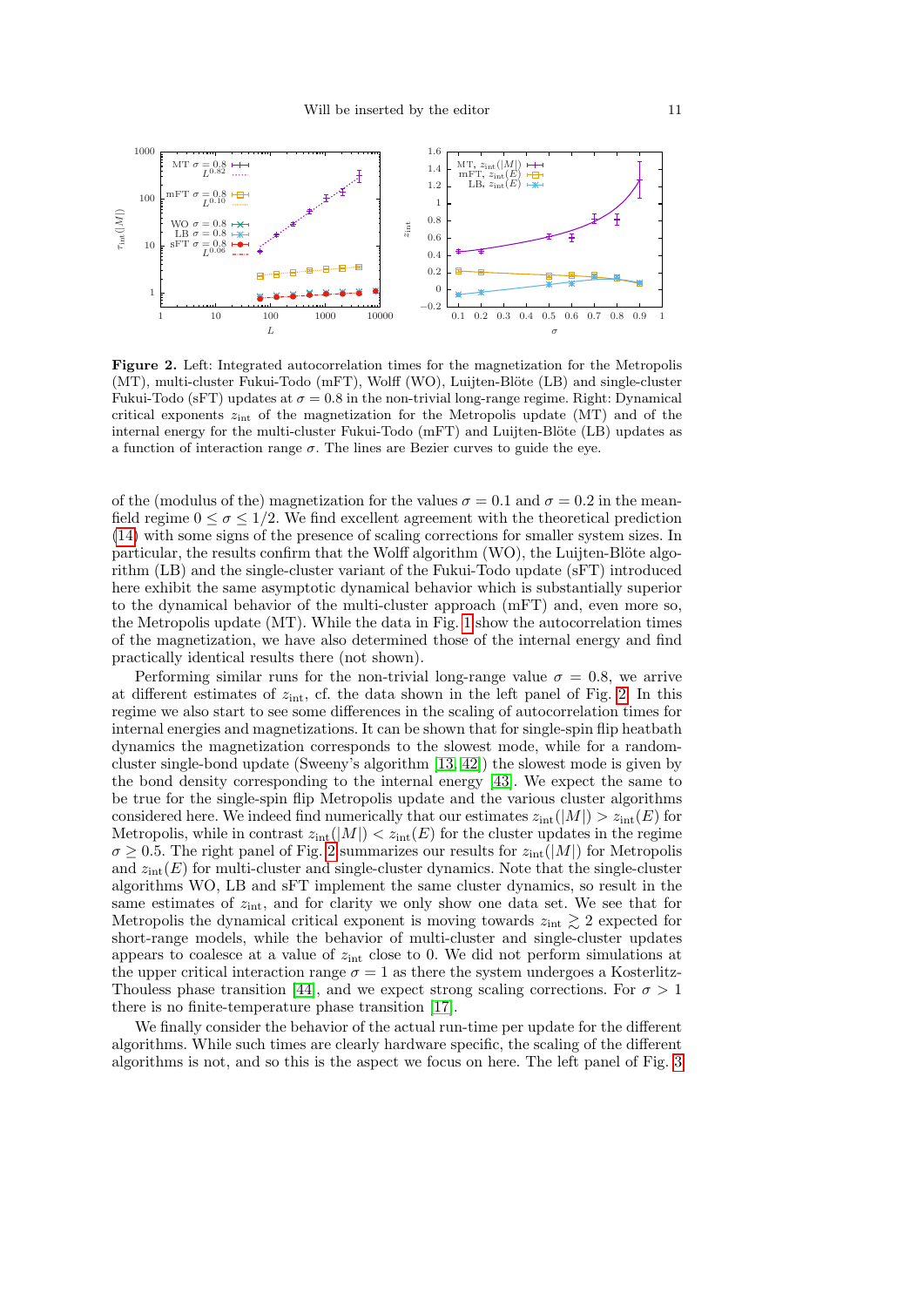

<span id="page-12-0"></span>Figure 3. Left: Times in seconds per sweep on an Intel Core i5 3210M CPU for the different update algorithms applied to the 1D long-range Ising model with  $\sigma = 0.1$  at criticality and fits of the quadratic and linear laws to the data. Right: Time  $t_{\text{eff}}$  to generate an effective independent sample of the model with different update algorithms. The inset shows the normalized time  $t_{\text{eff}}/L$  per spin comparing the two most efficient approaches, LB and sFT. The legend is the same as that of the plot on the left.

summarizes the run-times per sweep for the different algorithms run on the same hardware, an Intel Core i5 3210M CPU running at 2.50GHz. The asymptotically quadratic run-times of the MT and WO algorithms are clearly visible. For the LB approach a slightly steeper than linear increase of run-times is seen, but as expected it is difficult to resolve the additional logarithmic component explicitly. The behavior of the mFT approach is compatible with linear scaling in the range of system sizes considered. Finally, the sFT algorithm follows the expected linear scaling in L. For the overall efficiency of the considered updates, it is the combination of computational effort per sweep and the achieved integrated autocorrelation times that matters. We hence consider the quantity

$$
t_{\text{eff}} = t_{\text{sweep}} \tau_{\text{int}},
$$

which is the wall-clock time required to generate a statistically independent sample, as the final measure of efficiency [\[13\]](#page-14-11). These times are shown in the right panel of Fig. [3](#page-12-0) for the algorithms considered here. As the lines in the plot show, the expected scaling from the computational complexity of the algorithms and the dynamical behavior according to Eq. [\(14\)](#page-9-3) of  $\sim L^{2.5}$  for Metropolis,  $\sim L^2$  for Wolff,  $\sim L^{1.25}$  for multicluster Fukui-Todo and  $\sim L^1$  for the single-cluster Fukui-Todo approaches is fully compatible with the numerical data. It is clearly visible that the LB algorithm and the sFT approach introduced here show the asymptotically best performance, with an advantage over the other approaches that grows algebraically with L. As the inset displaying the time  $t_{\text{eff}}/L$  per spin shows, the sFT approach has perfect linear algorithmic scaling , while the LB algorithm has a logarithmic overhead for the weight look-up. The pronounced step in the run-times of both algorithms is due the fact that at a given, hardware-dependent system size the look-up table starts to exceed the size of the cache memory. At the largest system size considered here,  $L = 2^{26} \approx 7 \times 10^7$ , the sFT approach is about three times faster than LB. Comparing to the other algorithms, we note that already for  $L = 65\,536$  the sFT algorithm is about a million times faster to produce an independent sample than the Metropolis method.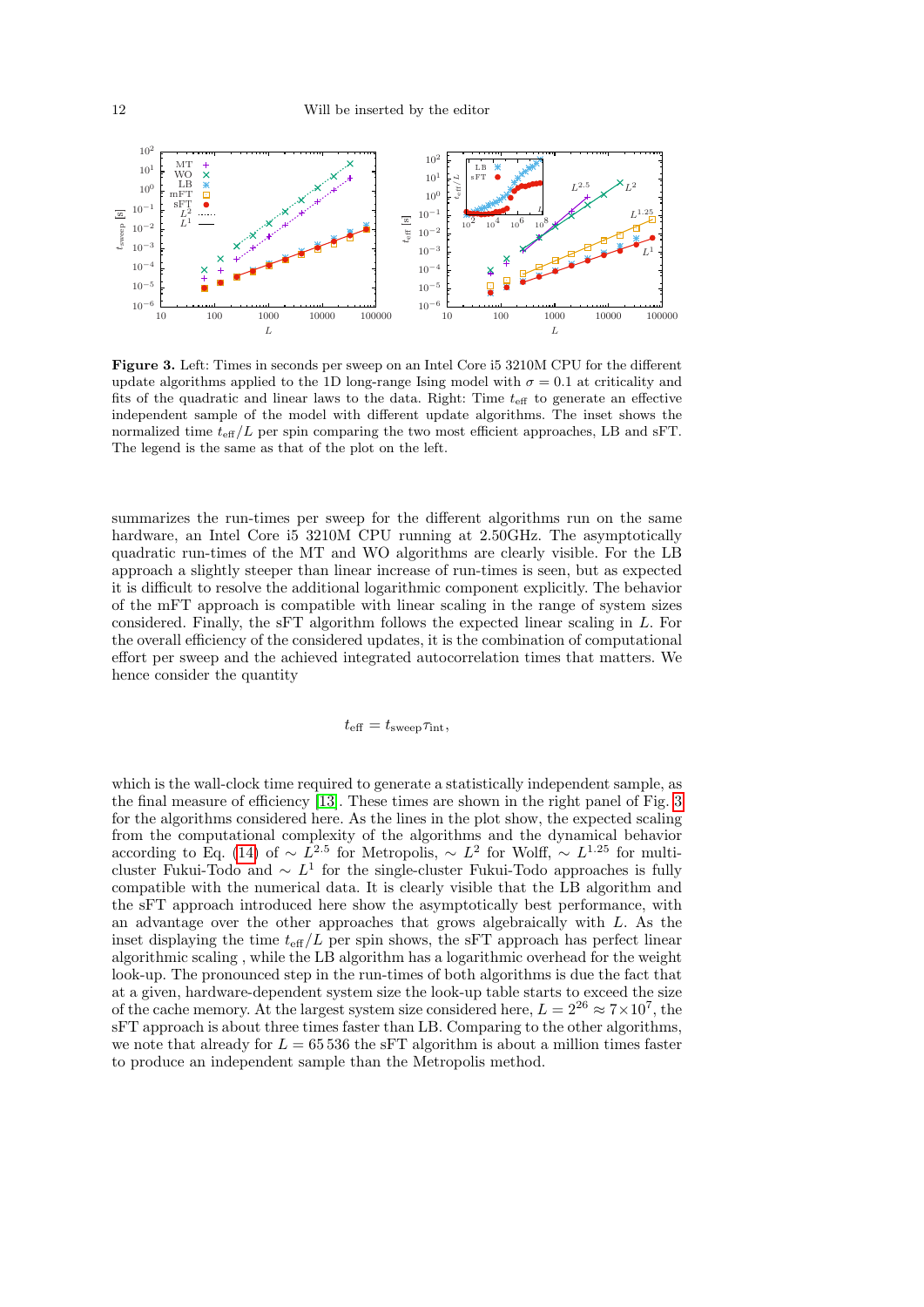# <span id="page-13-1"></span>6 Summary and outlook

We have discussed a range of different algorithms for the simulation of spin systems with long-range interactions. Naive approaches exhibit unfavorable  $O(N^2)$  scaling with the number of spins  $N$ , but it is possible to formulate cluster-update algorithms that combine  $O(N \ln N)$  or even  $O(N)$  scaling of the run-time per sweep with the additional benefit of a reduced critical slowing down of systems close to continuous phase transitions. The scaling of autocorrelation times in the mean-field regime  $0 \leq$  $\sigma \leq 1/2$  of the 1D power-law Ising model is explained in terms of the modified QFSS approach to finite-size scaling [\[39,](#page-14-37) [40\]](#page-14-38). We introduced a single-cluster algorithm based on the generalized Fortuin-Kasteleyn representation [\(9\)](#page-6-2) that is the only known algorithm with strictly linear scaling of run times. It outperforms all previously known approaches and, at the same time, is very straightforward to implement and can be applied to systems in any dimension with or without translational invariance. In the non-trivial long-range regime  $1/2 \leq \sigma \leq 1$ , we observed a continuous variation of dynamical critical exponents with the Metropolis exponent wandering in the direction of the established value  $z \gtrsim 2$  expected for short-range models and the values for single-cluster and multi-cluster dynamics coming closer together as the upper critical range  $\sigma = 1$  is approached.

Some important aspects of the problem have been omitted from the present discussion. This includes the fact that for such systems with periodic boundary conditions a summation over an infinite number of interaction partners is necessary to get reliable results. The corresponding Ewald summation is discussed, e.g., in Refs. [\[40,](#page-14-38) [45\]](#page-15-2). Another aspect is the problem of measuring the energy for the long-range interactions, a task that in itself has  $O(N^2)$  scaling in the straightforward approach. As was shown in Ref. [\[23\]](#page-14-21), a linear algorithm can be formulated in the framework of the generalized Fortuin-Kasteleyn representation [\(9\)](#page-6-2). The algorithms discussed here can also be generalized for the presence of external magnetic fields [\[45\]](#page-15-2), but they become less efficient with increasing field strength. While a substantial reduction of critical slowing down from cluster updates can only be expected for non-frustrated systems, the reduction of computational complexity of the present approach as compared to local updates might also make it interesting for simulations of spin-glass systems with long-range interactions [\[46\]](#page-15-3).

# Author contribution statement

EFS and MW performed the simulations, carried out the analysis and wrote the paper. The paper emerged out of joint work in collaboration with BB and RK.

# Acknowledgments

The article is dedicated to Wolfhard Janke on the occasion of his 60th birthday. M.W. acknowledges some useful discussions with Synge Todo. The implementation of numerical calculations was personally encouraged by Jim Tabor. This work was supported by the EU FP7 IRSES network DIONICOS under contract No. PIRSES-GA-2013-612707 and by the Collège Doctoral "Statistical Physics of Complex Systems" Leipzig-Lorraine-Lviv-Coventry (L<sup>4</sup>).

# References

<span id="page-13-0"></span>1. N. Kawashima and H. Rieger, in Frustrated Spin Systems, edited by H. T. Diep (World Scientific, Singapore, 2005), Chap. 9, p. 491.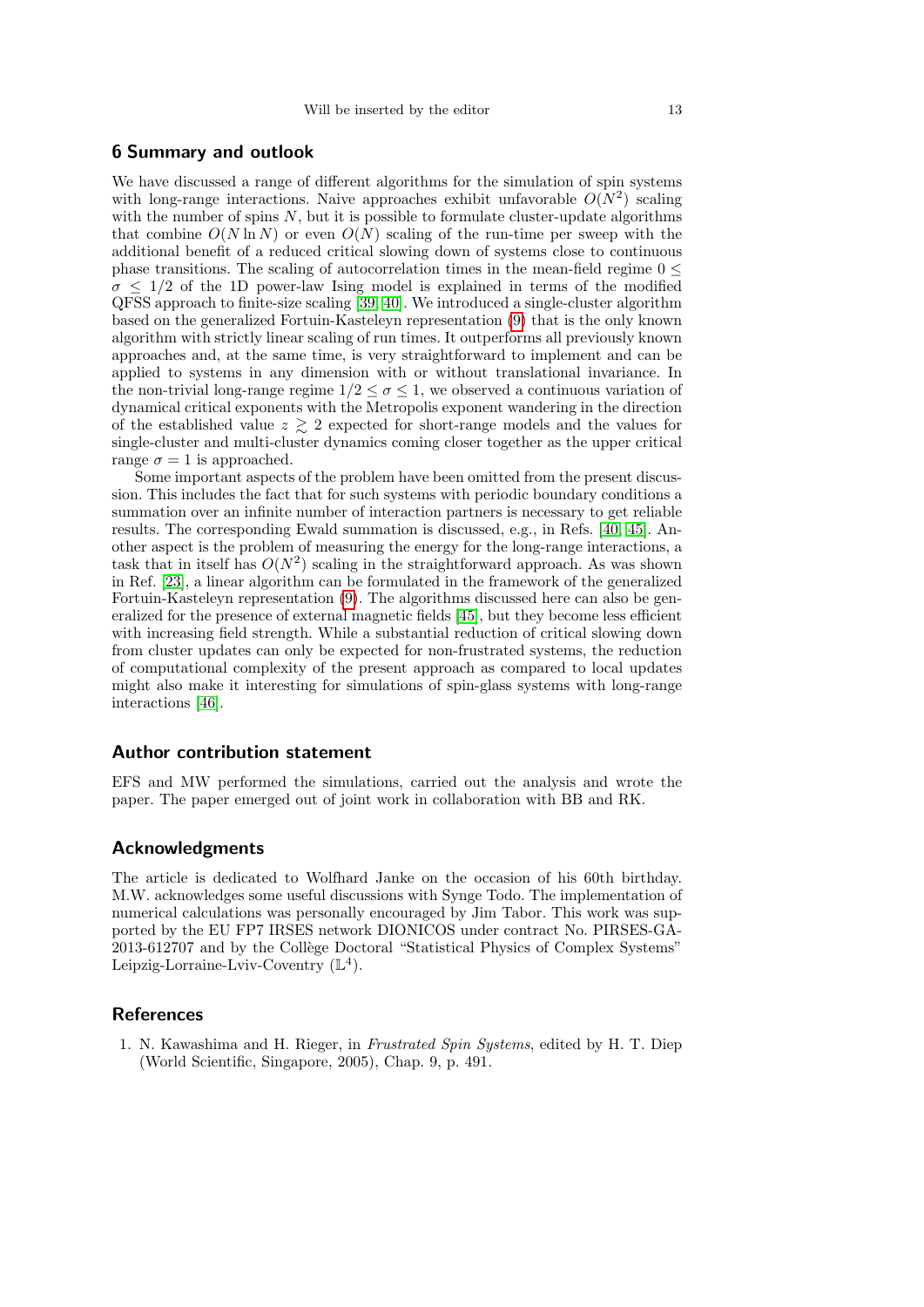- <span id="page-14-0"></span>2. N. G. Fytas, V. Martín-Mayor, M. Picco, and N. Sourlas, Phys. Rev. Lett. 116, 227201 (2016).
- <span id="page-14-1"></span>3. M. Wittmann and A. P. Young, Phys. Rev. E 90, 062137 (2014).
- <span id="page-14-2"></span>4. E. Flores-Sola, B. Berche, R. Kenna, and M. Weigel, Phys. Rev. Lett. 116, 115701 (2016).
- <span id="page-14-3"></span>5. M. E. Fisher, Rev. Mod. Phys. 46, 597 (1974).
- <span id="page-14-4"></span>6. D. C. Rapaport, The Art of Molecular Dynamics Simulation (Cambridge University Press, Cambridge, 2004).
- <span id="page-14-5"></span>7. K. Binder and D. P. Landau, A Guide to Monte Carlo Simulations in Statistical Physics, 4th ed. (Cambridge University Press, Cambridge, 2015).
- <span id="page-14-6"></span>8. N. Metropolis et al., J. Chem. Phys. 21, 1087 (1953).
- <span id="page-14-7"></span>9. R. H. Swendsen and J. S. Wang, Phys. Rev. Lett. 58, 86 (1987).
- <span id="page-14-8"></span>10. U. Wolff, Phys. Rev. Lett. 62, 361 (1989).
- <span id="page-14-9"></span>11. E. Luijten, Lect. Notes Phys. 703, 13 (2006).
- <span id="page-14-10"></span>12. Y. Deng, T. M. Garoni, and A. D. Sokal, Phys. Rev. Lett. 98, 230602 (2007).
- <span id="page-14-11"></span>13. E. M. Elçi and M. Weigel, Phys. Rev. E 88, 033303 (2013).
- <span id="page-14-12"></span>14. C. Lacroix, P. Mendels, and F. Mila, Introduction to Frustrated Magnetism: Materials, Experiments, Theory (Springer, Berlin, 2011), Vol. 164.
- <span id="page-14-13"></span>15. J. W. Britton et al., Nature 484, 489 (2012).
- <span id="page-14-14"></span>16. M. E. Fisher, S. K. Ma, and B. G. Nickel, Phys. Rev. Lett. 29, 917 (1972).
- <span id="page-14-15"></span>17. F. J. Dyson, Commun. Math. Phys. 12, 91 (1969).
- <span id="page-14-16"></span>18. F. J. Dyson, Commun. Math. Phys. 21, 269 (1971).
- <span id="page-14-17"></span>19. H.-J. Xu, B. Bergersen, and Z. Rácz, Phys. Rev. E 47, 1520 (1993).
- <span id="page-14-18"></span>20. J. F. Nagle and J. C. Bonner, J. Phys. C 3, 352 (1970).
- <span id="page-14-19"></span>21. Z. Glumac and K. Uzelac, J. Phys. A 22, 4439 (1989).
- <span id="page-14-20"></span>22. E. Luijten and H. W. Blöte, Int. J. Mod. Phys. C 6, 359 (1995).
- <span id="page-14-21"></span>23. K. Fukui and S. Todo, J. Comp. Phys. 228, 2629 (2009).
- <span id="page-14-22"></span>24. W. Janke, in Computational Physics, edited by K. H. Hoffmann and M. Schreiber (Springer, Berlin, 1996), pp. 10–43.
- <span id="page-14-23"></span>25. C. M. Fortuin and P. W. Kasteleyn, Physica 57, 536 (1972).
- <span id="page-14-24"></span>26. R. G. Edwards and A. D. Sokal, Phys. Rev. D 38, 2009 (1988).
- <span id="page-14-25"></span>27. M. Weigel, Phys. Rev. E 84, 036709 (2011).
- <span id="page-14-26"></span>28. E. Luijten and H. W. J. Blöte, Phys. Rev. B 56, 8945 (1997).
- <span id="page-14-27"></span>29. D. E. Knuth, The Art of Computer Programming, Volume 2: Seminumerical Algorithms, 3rd ed. (Addison-Wesley, Upper Saddle River, NJ, 1997).
- <span id="page-14-28"></span>30. J. E. Gentle, Random number generation and Monte Carlo methods, 2nd ed. (Springer, Berlin, 2003).
- <span id="page-14-30"></span>31. R. E. Tarjan, J. ACM 22, 215 (1975).
- <span id="page-14-29"></span>32. M. E. J. Newman and R. M. Ziff, Phys. Rev. E 64, 016706 (2001).
- <span id="page-14-31"></span>33. W. Janke, in Proceedings of the Euro Winter School "Quantum Simulations of Complex Many-Body Systems: From Theory to Algorithms", Vol. 10 of NIC Series, edited by J. Grotendorst, D. Marx, and A. Muramatsu (John von Neumann Institute for Computing, Jülich, 2002), pp. 423–445.
- <span id="page-14-32"></span>34. N. Persky, R. Ben-Av, I. Kanter, and E. Domany, Phys. Rev. E 54, 2351 (1996).
- <span id="page-14-33"></span>35. Y. Deng et al., Phys. Rev. Lett. 99, 055701 (2007).
- <span id="page-14-34"></span>36. U. Wolff, Phys. Lett. B 228, 379 (1989).
- <span id="page-14-35"></span>37. T. S. Ray, P. Tamayo, and W. Klein, Phys. Rev. A 39, 5949 (1989).
- <span id="page-14-36"></span>38. S. A. Cannas, D. A. Stariolo, and F. A. Tamarit, Physica A 294, 362 (2001).
- <span id="page-14-37"></span>39. B. Berche, R. Kenna, and J. C. Walter, Nucl. Phys. B 865, 115 (2012).
- <span id="page-14-38"></span>40. E. J. Flores-Sola, B. Berche, R. Kenna, and M. Weigel, Eur. Phys. J. B 88, 1 (2015).
- <span id="page-14-39"></span>41. E. Luijten, Ph.D. thesis, Delft University of Technology, 1997.
- <span id="page-14-40"></span>42. M. Sweeny, Phys. Rev. B 27, 4445 (1983).